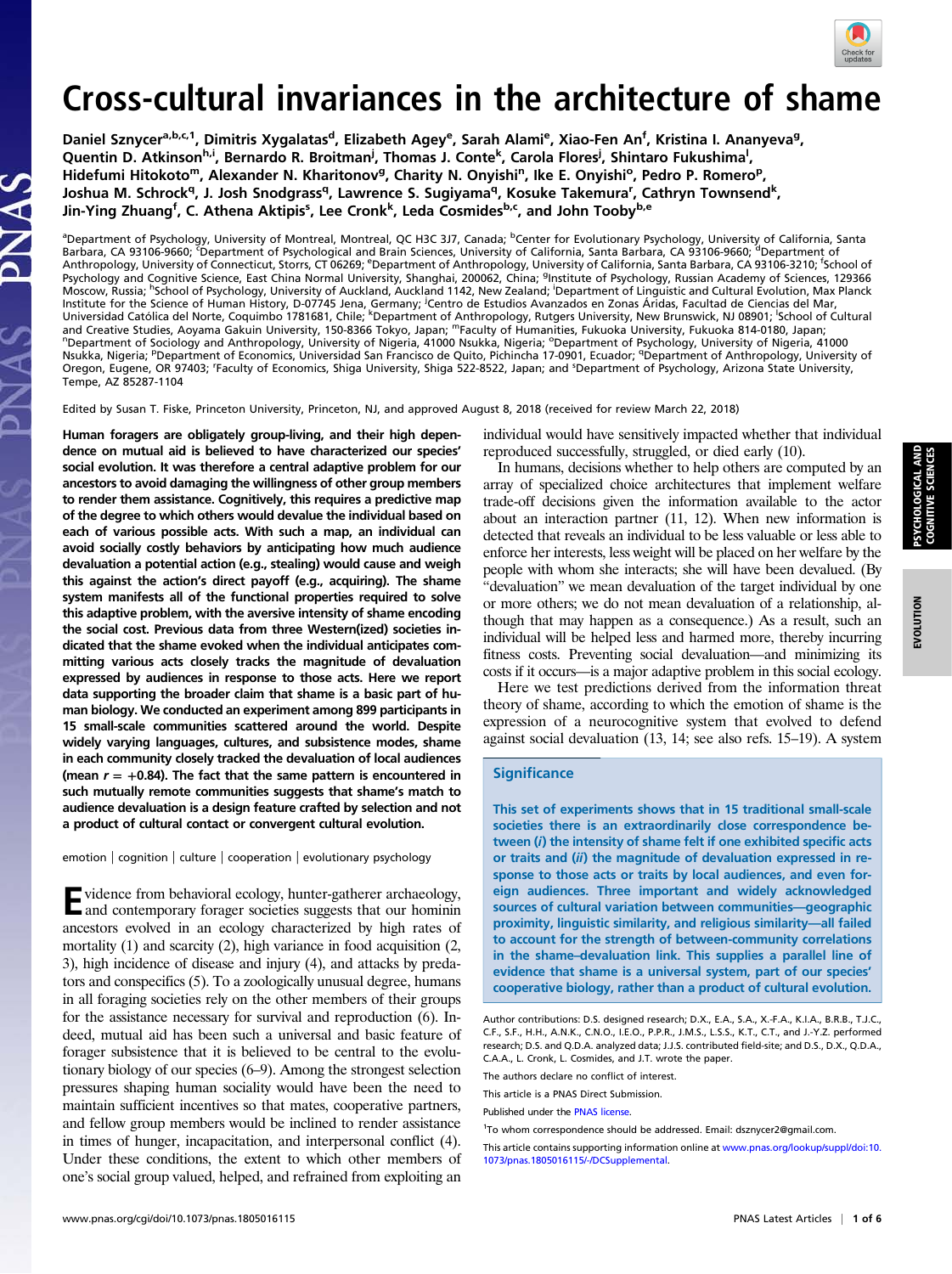designed for this function should activate in response to cues indicating the prospect or actuality of devaluation, and orchestrate a suite of cognitive mechanisms that:  $(i)$  deters the individual from taking courses of action that would cost more in terms of social devaluation than the personal payoffs the action would otherwise yield;  $(ii)$  limits the extent to which others learn about and spread potentially damaging information; (iii) limits the degree and costs of any ensuing social devaluation; and, if devaluation occurs,  $(iv)$  mobilizes the individual to respond adaptively to the new social landscape.

Existing findings on shame are strongly consistent with this theory of its functional architecture. When facing the prospect or actuality of being devalued, people feel pain (20, 21), avoid taking acts that could cause or exacerbate devaluation (22, 23), and conceal damaging information (24, 25). When others discover reputation-damaging information, the individual withdraws (26), appeases (27), and produces a phylogenetically ancient stereotyped nonverbal display (16, 17, 28) that signals subordination: that is, that less weight on their welfare is acceptable (29). When the discrediting information becomes common knowledge (30), people behave in a more cooperative fashion (22, 31), a predicted response for a system designed to restore one's reputation as a good cooperative partner (32). [If cooperative overtures are not successful or cost-effective, the system can switch to aggression (33, 34) as its remaining negotiating tool; one reason why people are proud of aggressive formidability, and ashamed of weakness.] While some discrediting acts or traits can elicit devaluation among specific other individuals [e.g., an individual's refusal to help an opposite sex stranger may cause devaluation in the latter but not in the individual's mate or friends (35, 36)], others (e.g., incompetence, stinginess) can have negative affordances for, and thus have adverse reputational consequences among, broader audiences. A well-designed shame system should therefore be sensitive to partner-choice effects (37–39) and aim to minimize the total costs of devaluation arising from the actor's social world. Although data on shame and partner choice are scarce, there is some evidence consistent with those expectations (40–42). Moreover, recent cross-cultural evidence supports the hypothesis that the complementary emotion of pride is an adaptation that evolved to motivate the pursuit of courses of action where the prospective benefits of increased valuation exceed the costs, to advertise positive information about the self, and to profit from the benefits of increased valuation by others (43–45). By hypothesis, shame serves analogous functions with respect to negative information that threatens to diminish others' valuation of the individual.

Some aspects of the adaptive problem of being socially devalued are highly general and abstract while others are particular and context-dependent. The shame architecture is thus expected to incorporate both structural invariances and open parameters, which can account for differences in shame across situations, individuals, and populations (40). For example, individuals with many socially valued characteristics can both impose more costs on others before being devalued and more effectively limit the cost of devaluation when it occurs; as expected, those individuals are less prone to shame (40). There are individual differences in people's internal estimates of the cost of being socially devalued (46, 47), and a range of clinical conditions—such as psychopathy (48), social anxiety disorder (49), depression (50), and borderline personality disorder (51)—appear to be characterized, for a variety of causes, by perceptions of extreme costs (low and high) to being socially devalued. As expected, the intensity of shame covaries lawfully with those conditions (52–55).

For a member of a social group, the net benefit of taking an action (e.g., stealing) will be the sum of its direct payoff (e.g., acquiring something of value) minus the costs of the lowered welfare trade-offs others in the social world would subsequently direct toward the actor, because the act led them to devalue her. Hence, a central feature of the shame architecture should be that the aversive intensity of anticipated shame generated when considering a potential disgraceful act tracks the magnitude of devaluation that local community members would express in response to that act. This calibration is necessary if the intensity of the internal signal (aversive shame) is used prospectively to decide whether the cost of devaluation outweighs the benefit of engaging in a given act. An internal shame signal that is too strong compared with the prevalent magnitude of audience devaluation will prevent the individual from taking actions that would provide a net benefit. A shame signal that is too weak will fail to deter actions that cost more in social devaluation than the benefits they provide. To avoid these errors, the shame system should estimate the degree to which a given act would cause local audiences to devalue the individual, and calibrate the intensity of its internal signal in proportion to those estimates (scaled by the probability of observation or informational leakage). This internal signal is expected to be equally well calibrated for conditions (e.g., sickness) and traits (e.g., lack of physical attractiveness), in order for the individual to know how much to motivate precaution, prevention, repair, or cultivation of compensating virtues. Importantly, because the internal shame signal is used by the systems that decide how to act, the intensity of felt shame should track the magnitude of audience devaluation even when there is no communication between audiences and the individual who is evaluating alternative courses of action. That is, the internal signal is useful in preventing devaluation by choosing certain acts, precautions, or countermeasures over others, so the system would be severely handicapped if it needed to observe devaluation to know its magnitude, instead of computing these magnitudes in advance.

These predictions were tested experimentally in three Western(ized) countries: the United States, India, and Israel (13). Subjects were given a set of scenarios that tapped situations likely to vary in how much devaluation the actions or traits they described might elicit. One group of subjects rated how negatively they would evaluate the person described in each scenario. A second, independent group of subjects rated how much shame they would feel if they were the person the situation describes. As predicted, the intensity of anticipated shame for a given act or trait closely tracked the corresponding magnitude of audience devaluation. This result replicated in each of the three countries. Moreover, shame in each country tracked the magnitude of devaluation in the other two countries, suggesting that a common, human universal grammar of social valuation informs shame and audience devaluation in tandem. Importantly, devaluation was tracked specifically by shame. Sadness and anxiety, two other negatively valenced emotions that coactivate with shame, failed to track devaluation.

Although this three-nation experiment is suggestive, it does not rule out cultural contact or convergent cultural evolution as an explanation for the cross-cultural similarities: the number of populations was small, they are mass societies, in close media contact, and WEIRD: Western(ized), industrialized, educated, rich, and democratic  $(56)$ . Consequently, the goal here is twofold:  $(i)$  the claim being evaluated is that the shame system is a fundamental part of human biology, and so the signature of its operation should be detectable in all human societies, no matter how widely distributed and mutually unfamiliar they are; and  $(ii)$  by hypothesis, the shame system evolved in small-scale face-to-face social groups where people knew each other, and so it is important to assess the evidence for its operation in small coresidential social ecologies.

Is the tracking of audience devaluation by shame limited to industrial mass societies? Or does this tracking occur throughout the range of human societies, potentially reflecting the operation of a pan-human shame system? To answer this question, we conducted an experiment with 899 participants from 15 smallscale communities living in widely different physical ecologies and featuring very different languages, cultures, and modes of subsistence: (i) Cotopaxi, Ecuador; (ii) Morona-Santiago, Ecuador;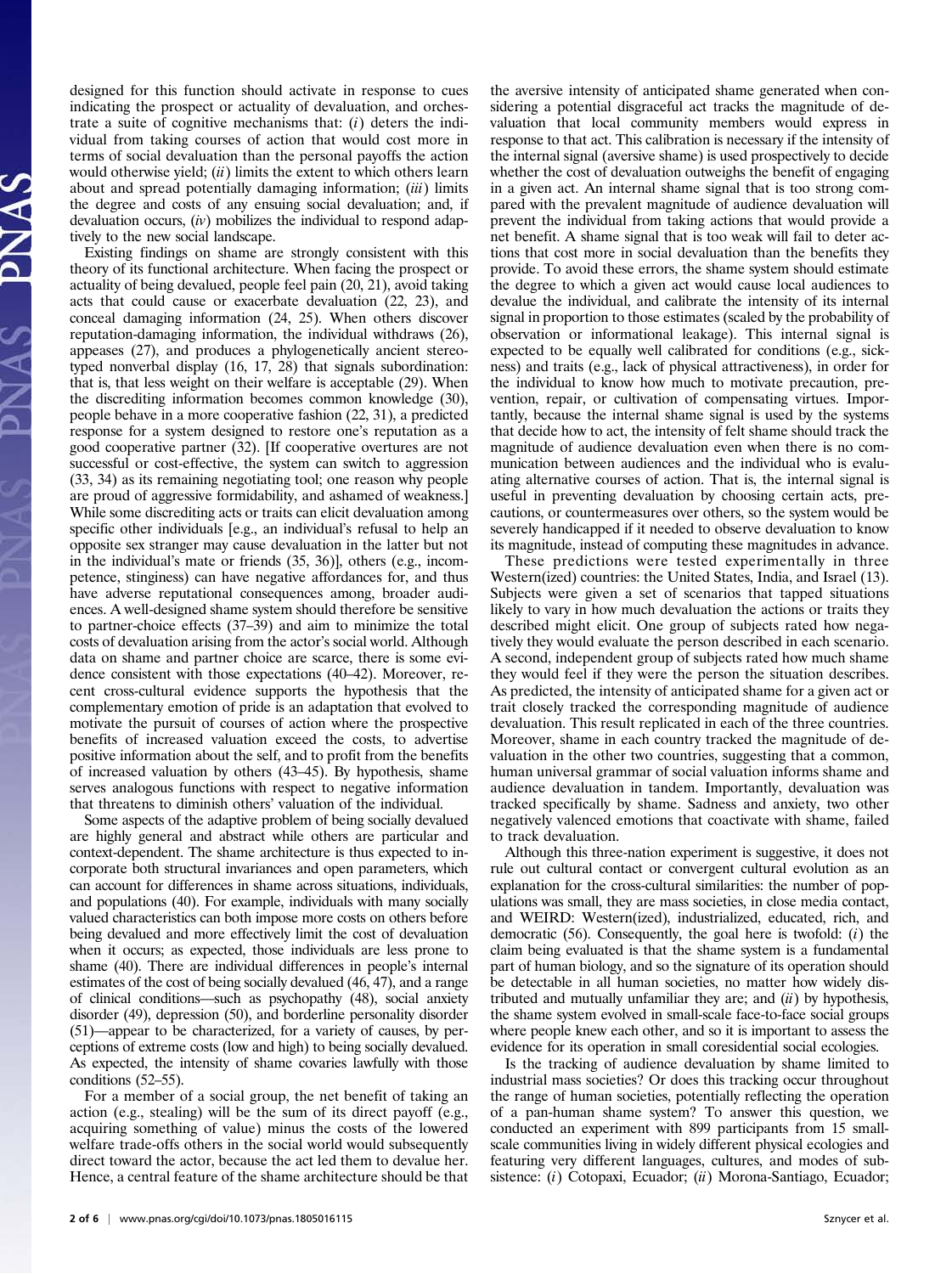(iii) Coquimbo, Chile; (iv) Drâa-Tafilalet, Morocco; (v) Enugu, Nigeria; (vi) Chalkidiki, Greece; (vii) Ikland, Uganda; (viii) Le Morne, Mauritius;  $(ix)$  La Gaulette, Mauritius;  $(x)$  Dhading, Nepal; (xi) Tuva, Russia; (xii) Khövsgöl, Mongolia; (xiii) Shaanxi, China;  $(xiv)$  farming communities, Japan; and  $(xv)$  fishing communities, Japan. We created, based on ethnographic references (e.g., refs. 2 and 57–59), 12 scenarios in which someone's acts, traits, or circumstances might lead them to be viewed negatively. The scenarios were designed to elicit reactions in a variety of evolutionarily relevant domains, such as mating, generosity, social exchange, dominance contests, skills, and health. They were expressed at a level of abstraction that was not culturally particular (e.g., "He is lazy" rather than "He fishes only once a week"). The experimental design was adapted from Sznycer et al. (13). Participants were randomly assigned to either an audience condition or a shame condition. Participants in the audience condition were asked to provide their reactions to 12 scenarios involving a thirdparty: a same-sex individual other than themselves (e.g., "He steals from members of his community"; "He is ugly"). These participants were asked, for each scenario, to "indicate how you would view this person if this person was in those situations"; they indicated their reactions using scales ranging from 1 (I wouldn't view them negatively at all) to 4 (I'd view them very negatively). These ratings provide situation-specific measures of the degree to which members of a given population would negatively evaluate the individual described in the scenarios. Baseline evaluations of the target individual were not collected, as they were not deemed particularly meaningful or informative given the properties of the experimental paradigm. Thus, the audience condition measure does not index reductions in social valuation. However, for the purpose of using a simple descriptor, and because negativity of social evaluations should strongly correlate with reductions in social evaluations, we will refer to this measure as a measure of devaluation.

Participants in the shame condition were asked to "indicate how much shame you would feel if you were in those situations" (that is, in each of the 12 scenarios; e.g., "You steal from members of your community"; "You are ugly"), with scales ranging from 1 (no shame at all) to 4 (a lot of shame). The prompts of the shame measure featured local translations of the term "shame"; these prompts did not contain any reference to how other people might view the participant. Thus, any conceptual connection between feelings of shame and others' negative evaluations of the target individual would be generated endogenously (as predicted by the theory), without facilitation by the prompts. Four-point Likert scales were employed because their psychometric properties tend to be adequate (60, 61) and, critically, many researchers believed that scales with finer divisions would be beyond the discrimination abilities of participants, many of whom are nonliterate (the one exception was Drâa-Tafilalet, Morocco, where seven-point Likert scales were used). The stimuli in the audience condition and the shame condition were identical on a scenario-by-scenario basis, the only difference being the perspective from which the events are described.

## Results

Within-Community Results. First, we report the devaluation and shame results for each community (Fig. 1, Table 1, and  $SI$  Ap-pendix, [Supplementary Note 3](http://www.pnas.org/lookup/suppl/doi:10.1073/pnas.1805016115/-/DCSupplemental) and Tables S1-[S2](http://www.pnas.org/lookup/suppl/doi:10.1073/pnas.1805016115/-/DCSupplemental)o). There was widespread agreement in each community on how discrediting these situations are relative to one another: mean intraclass correlation (ICC) for the 15 communities: ICC  $(2n) = 0.83$  ([SI Ap](http://www.pnas.org/lookup/suppl/doi:10.1073/pnas.1805016115/-/DCSupplemental)pendix[, Table S3\)](http://www.pnas.org/lookup/suppl/doi:10.1073/pnas.1805016115/-/DCSupplemental). In other words, participants in each community agreed about the extent to which they would negatively view the individual described in these scenarios. Participants agreed also about the extent to which they would feel shame in each of these specific situations within a given community: mean ICC  $(2, n)$  = 0.83 (SI Appendix[, Table S3](http://www.pnas.org/lookup/suppl/doi:10.1073/pnas.1805016115/-/DCSupplemental)).

The main functional prediction is that shame for each act should closely track the devaluation of local audiences, because shame intensities are hypothesized to be the product of the cognitive map of the devaluation cost of each act in the minds of the members of the local community. To test this key prediction, we calculated, for each scenario, the mean shame ratings provided by participants in the shame condition and the mean devaluation ratings provided by participants in the audience condition. As predicted by the hypothesis that shame is calibrated to track the devaluation of local audiences, the mean shame ratings were highly correlated with the mean devaluation ratings within each of the 15 communities, with a mean  $r = 0.84$  (SD = 0.08; minimum  $r = 0.69$ ; maximum  $r = 0.94$ ;  $n \text{ is } = 15$ ;  $Ps = 10^{-5}$  to 0.013 (Fig. 2 and *SI Appendix*[, Table S4,](http://www.pnas.org/lookup/suppl/doi:10.1073/pnas.1805016115/-/DCSupplemental) diagonal values). All of these 15 correlations remain significant after applying a false-discovery rate (FDR) correction (62) of  $P \lt \theta$ 0.05. Recall that the shame ratings and the devaluation ratings originate from different participants. Consequently, these high correlations cannot be attributed to individual participants matching their shame and devaluation ratings.

Between-Community Results. The shame system evolved for making decisions in—and tracking the values of—one's local group (13; see also ref. 63), and so cultures could potentially differ from each other to an arbitrarily large degree in what is shameful and devalued. Indeed, some actions, traits, and situations elicit devaluation in some cultures but not others (13, 64). Furthermore, a rich literature in anthropology and cultural psychology exists on cultural differences in emotion, although this work seldom addresses cross-cultural similarities or questions of functional



Fig. 1. Map of the 15 field sites.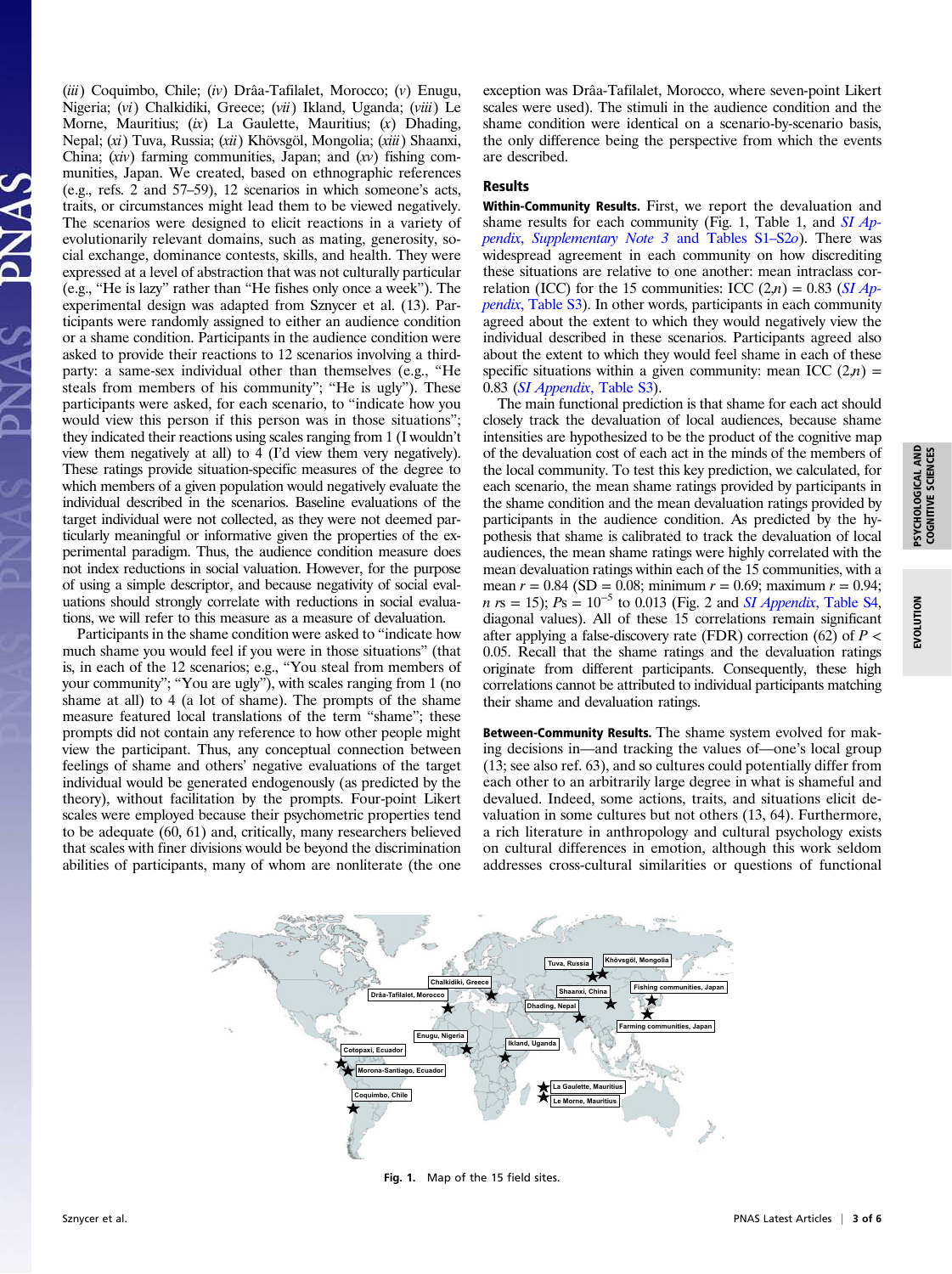#### Table 1. Demographic information (samples A–O)

| Community                               | Economy                                  | Religion                       | Language                | n  | Age, y (SD) |
|-----------------------------------------|------------------------------------------|--------------------------------|-------------------------|----|-------------|
| Cotopaxi, Ecuador                       | Subsistence agriculture, pastoralism     | Evangelism                     | Ouechua                 | 40 | 38 (18)     |
| Morona-Santiago, Ecuador                | Foraging, horticulture, hunting, fishing | Catholic-Indigenous syncretism | Shuar                   | 41 | 37 (16)     |
| Coquimbo, Chile                         | Artisanal fishing, wage labor            | Christian and nonreligious     | Spanish                 | 44 | 45 (15)     |
| Drâa-Tafilalet, Morocco                 | Subsistence agriculture                  | Sunni Islam                    | Amazigh                 | 75 | 32 (13)     |
| Enugu, Nigeria                          | Subsistence agriculture                  | Catholicism                    | lgbo                    | 80 | 33(8)       |
| Chalkidiki, Greece                      | Fishing, farming, mining, service sector | Orthodox Christianity          | Greek                   | 60 | 47 (15)     |
| Ikland, Uganda                          | Horticulture, hunting                    | Animism, Christianity          | Icé-tód                 | 96 | 31 (12)     |
| Le Morne, Mauritius                     | Fishing, farming, wage labor             | Catholicism                    | <b>Mauritian Creole</b> | 80 | 35 (15)     |
| La Gaulette, Mauritius                  | Fishing, farming, service sector         | <b>Hinduism</b>                | Marathi                 | 80 | 37 (15)     |
| Dhading, Nepal                          | Farming, trade                           | Hinduism, Buddhism             | Nepali                  | 42 | 31 (10)     |
| Tuva, Russia                            | Seminomadic pastoralism                  | Shamanism, Buddhism            | Tuvanian                | 53 | 38 (16)     |
| Khövsgöl, Mongolia                      | Nomadic pastoralism, foraging, fishing   | Shamanism, Buddhism            | Mongolian               | 40 | 41 (13)     |
| Shaanxi, China                          | Farming                                  | Mostly nonreligious            | Northern Mandarin       | 65 | N/A         |
| Farming communities, Japan*             | Farming, wage labor                      | Buddhism, Shintoism            | Japanese                | 60 | 65 (13)     |
| Fishing communities, Japan <sup>T</sup> | Fishing, farming, wage labor             | Buddhism, Shintoism            | Japanese                | 43 | 68 (11)     |

Means (SDs in parentheses). Age was not registered in Shaanxi, China.

\*Participants sampled from 12 communities in 3 prefectures where at least 25% of the residents are farmers.

<sup>+</sup>Participants sampled from nine communities in three prefectures where at least 25% of the residents are fishers. See Fig. 1 for a map of the communities.

design (65–67; but see refs. 16 and 68). However, if there is a human universal system of social valuation, then scenarios that tap this system may elicit agreement across cultures about what is shameful and devaluing, and shame in a given culture may track devaluation in another culture, despite a lack of contact. Are there situations that provoke devaluation and elicit shame across cultures? To explore the existence of between-community agreement in devaluation, in shame, and in the shame–devaluation link, we computed the extent to which the mean devaluation ratings and the mean shame ratings were correlated across communities.

There was a high degree of between-community agreement on the extent to which a given situation would elicit devaluation: mean  $r = 0.72$  (SD = 0.16; minimum  $r = 0.36$ ; maximum  $r = 0.99$ ; n  $rs =$ 105); Ps = 10−<sup>8</sup> to 0.26; 76 of these 105 correlations (72% of them) remain significant at FDR  $P < 0.05$  (SI Appendix[, Table S5](http://www.pnas.org/lookup/suppl/doi:10.1073/pnas.1805016115/-/DCSupplemental)). There was also high between-community agreement on the extent to which a given situation would elicit shame: mean  $r = 0.69$  (SD = 0.17; minimum  $r = 0.15$ ; maximum  $r = 0.95$ ;  $n \text{ rs} = 105$ );  $Ps = 10^{-5}$ to 0.64; 83 of these 105 correlations (79% of them) remain significant at FDR  $P < 0.05$  (*SI Appendix*[, Table S6\)](http://www.pnas.org/lookup/suppl/doi:10.1073/pnas.1805016115/-/DCSupplemental). Furthermore, the shame elicited in each of the 15 communities was positively correlated with the devaluation from the other 14 communities: mean  $r = 0.69$  (SD = 0.15; minimum  $r = 0.21$ ; maximum  $r = 0.95$ ; n  $rs =$ 210); Ps = 10<sup>-5</sup> to 0.52; 166 of these 210 correlations (79% of them) remain significant at FDR  $P < 0.05$  (SI Appendix[, Table S4](http://www.pnas.org/lookup/suppl/doi:10.1073/pnas.1805016115/-/DCSupplemental), offdiagonal values). In other words, the shame elicited by these scenarios in one community (e.g., Shuar forager-horticulturalists of the Ecuadorian Amazon) tracked how negatively people viewed these scenarios in each of the other 14 communities (e.g., pastoralists from Tuva, Amazigh farmers from Morocco, farmers from Nepal).

By hypothesis, the intensity of the shame signal reflects estimates of devaluation by local audiences. Accordingly, the correlations between shame and devaluation were descriptively higher for local than foreign audiences in 81% of cases (170 of 210;  $zs =$ 0.006 to 7.17; 95 of these 170 pairwise comparisons remain significant at FDR  $P < 0.05$ ). In the remaining 19% of cases, shamedevaluation correlations were descriptively higher for foreign than local audiences ( $zs = -0.005$  to  $-2.30$ ), but only one of these 40 comparisons was significant at FDR  $P < 0.05$ . The proportion of variance in shame accounted for by the devaluation of local audiences (mean: 71%) was higher than that accounted for by the devaluation of foreign audiences (mean: 48%) ([SI Appendix](http://www.pnas.org/lookup/suppl/doi:10.1073/pnas.1805016115/-/DCSupplemental), [Supplementary Note 1](http://www.pnas.org/lookup/suppl/doi:10.1073/pnas.1805016115/-/DCSupplemental) and Tables S7a and S7b).

There were, of course, some cross-society differences in the rank order of scenarios for devaluation, which can lower shamedevaluation correlations for foreign compared with local audiences. (For local audiences, 100% of shame-devaluation correlations were equal to or greater than  $r = 0.69$ , with mean  $r = 0.84$ .) Even so, the mean correlation between shame and foreign audiences was high ( $r = 0.69$ ) and the SD indicates that 84% of values were greater than  $r = 0.54$ . These high correlations make sense for scenarios (like ours) designed to tap a universal system of social valuation. (Obviously, correlations with foreign audiences would be lower for culturally idiosyncratic scenarios, as shown in ref. 13.)



Fig. 2. Scatter plots: Shame as a function of devaluation (samples A–O). Each point represents the mean shame rating and mean devaluation rating of one scenario. Shame ratings and devaluation ratings were given by different participants. Number of scenarios = 12. Effect size:  $r^2$  linear. (A) Cotopaxi, Ecuador; (B) Morona-Santiago, Ecuador; (C) Coquimbo, Chile; (D) Drâa-Tafilalet, Morocco; (E) Enugu, Nigeria; (F) Chalkidiki, Greece; (G) Ikland, Uganda; (H) Le Morne, Mauritius; (I) La Gaulette, Mauritius; (J) Dhading, Nepal; (K) Tuva, Russia; (L) Khövsgöl, Mongolia; (M) Shaanxi, China; (N) farming communities, Japan; (O) fishing communities, Japan.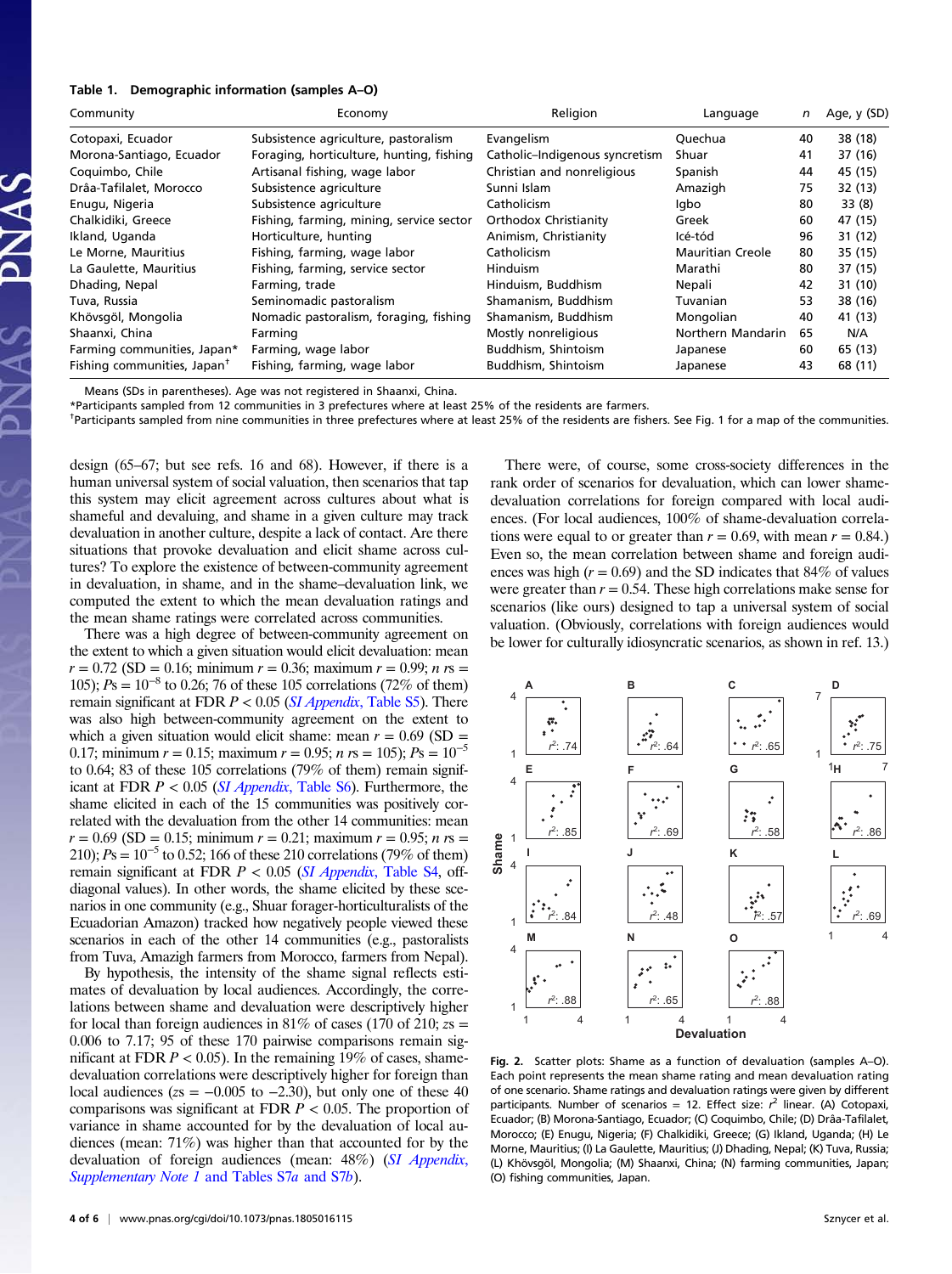Importantly, three major and widely acknowledged sources of cultural variation between communities—geographic proximity, linguistic similarity, and religious similarity (69)—all failed to account for the strength of between-community correlations in shame, devaluation, and the shame–devaluation link (*[SI Appendix](http://www.pnas.org/lookup/suppl/doi:10.1073/pnas.1805016115/-/DCSupplemental)*, [Supplementary Note 2](http://www.pnas.org/lookup/suppl/doi:10.1073/pnas.1805016115/-/DCSupplemental) and Table S8). This indicates that the 15 communities in our sample represent largely independent cultural contexts with respect to shame and devaluation. Therefore, it is unlikely that the strong correlations we observe result from cultural contact creating shared social norms.

#### Discussion

A cross-culturally replicable, close quantitative correspondence between anticipated shame and the devaluation of local audiences is what one expects of a computational system that is welldesigned for countering the threat of being devalued. Features causing this close calibration assist the individual in balancing the competing demands of effectiveness and economy by steering between oversensitivity to devaluation (which would, for example, deter one from taking actions that produce benefits exceeding the probable costs of devaluation) and a weak shame signal that would insufficiently deter discrediting acts, leading one to be devalued to an injurious degree: reckless disregard of devaluation. These data show that the same evolutionarily functional relationship between devaluation and shame intensity found in three Western(ized) mass societies is also found in every one of the 15 additional small-scale populations tested. These populations were selected to be from widely different cultures, subsistence modes, institutions, and languages. This supports the hypothesis that this functional relationship originates in a human universal adaptation designed by natural selection, and is unlikely to have been produced by inheritance from a common cultural ancestor or by convergent cultural evolution arising from similarity in ecologies, subsistence modes, exposure to markets, religions, or ideologies (70, 71). Moreover, the shame system is hypothesized to have evolved in the mutual-aid context of ancestral small-scale forager communities, so it is instructive to see that the same relationships are obtained in small-scale societies as in mass societies.

Finally, the agreement across cultures, and not just within them, on shame, devaluation, and their interrelationship is noteworthy. According to some accounts, different cultures are in all their dimensions richly and arbitrarily different from each other (72), subserved by only a minimal common psychological architecture of cultural learning. If this were true, then what cultures devalue and what makes members of different cultures ashamed should be radically different. An alternative view is that the evolved architecture of human emotional and motivational systems is richly structured, so that humans in all cultures are similar, with differences arising when emotional, motivational, and cognitive systems have open parameters that are set by the local environment (73). So, although substantial cultural differences in various aspects of shame exist, it remains possible that these are adaptively patterned (13), rather than arbitrary. This view also suggests that there will

- 1. Burger O, Baudisch A, Vaupel JW (2012) Human mortality improvement in evolutionary context. Proc Natl Acad Sci USA 109:18210–18214.
- 2. Hill K, Hurtado AM (1996) Ache Life History: The Ecology and Demography of a Foraging People (de Gruyter, New York).
- 3. Kaplan H, Hill K (1985) Food sharing among ache foragers: Tests of explanatory hypotheses. Curr Anthropol 26:223–239.
- 4. Sugiyama LS (2004) Illness, injury, and disability among Shiwiar forager-horticulturalists: Implications of health-risk buffering for the evolution of human life history. Am J Phys Anthropol 123:371–389.
- 5. Keeley LH (1997) War Before Civilization (Oxford Univ Press, New York).
- 6. Clutton-Brock T (2009) Cooperation between non-kin in animal societies. Nature 462: 51–57.
- 7. Burkart JM, Hrdy SB, Van Schaik CP (2009) Cooperative breeding and human cognitive evolution. Evol Anthropol 18:175–186.
- 8. Kaplan H, Hill K, Lancaster J, Hurtado AM (2000) A theory of human life history evolution: Diet, intelligence, and longevity. Evol Anthropol 9:156–185.

be strong commonalities across cultures in what is valued, devalued, and shameful. Indeed, this is just what we find: Local withincommunity correlations between shame and devaluation are very high, because the shame system is designed to track the devaluative dispositions of local audiences. However, there are surprisingly high correlations in devaluation and shame across far distant, never-encountered communities. This is just what one would expect if there is a cross-culturally universal psychology of human valuation. These data contribute to a growing body of findings indicating that theories of adaptive function are a powerful tool for identifying regularities in the structure and content of human emotion.

#### Methods

The study procedures were approved by the Institutional Review Boards at the University of California, Santa Barbara, University of Oregon, Rutgers University, East China Normal University, University of Nigeria, Nsukka, and Universidad San Francisco de Quito, and the Research Ethics Committee of the Institute of Psychology, Russian Academy of Sciences. All of the participants gave informed consent. The data and study materials are included in [Dataset](http://www.pnas.org/lookup/suppl/doi:10.1073/pnas.1805016115/-/DCSupplemental) [S1](http://www.pnas.org/lookup/suppl/doi:10.1073/pnas.1805016115/-/DCSupplemental) and [SI Appendix](http://www.pnas.org/lookup/suppl/doi:10.1073/pnas.1805016115/-/DCSupplemental), respectively.

Participants. We collected data from 899 participants from Cotopaxi, Ecuador (sample A), Morona-Santiago, Ecuador (sample B), Coquimbo, Chile (sample C), Drâa-Tafilalet, Morocco (sample D), Enugu, Nigeria (sample E), Chalkidiki, Greece (sample F), Ikland, Uganda (sample G), Le Morne, Mauritius (sample H), La Gaulette, Mauritius (sample I), Dhading, Nepal (sample J), Tuva, Russia (sample K), Khövsgöl, Mongolia (sample L), Shaanxi, China (sample M), farming communities, Japan (sample N), and fishing communities, Japan (sample O). The numbers of participants are: 40 (sample A), 41 (sample B), 44 (sample C), 75 (sample D), 80 (sample E), 60 (sample F), 96 (sample G), 80 (sample H), 80 (sample I), 42 (sample J), 53 (sample K), 40 (sample L), 65 (sample M), 60 (sample N), and 43 (sample O). For demographic information, see Table 1; for descriptions of the communities, see SI Appendix, [Supplementary Note 3](http://www.pnas.org/lookup/suppl/doi:10.1073/pnas.1805016115/-/DCSupplemental).

Procedure. The 12 scenarios are shown in [SI Appendix](http://www.pnas.org/lookup/suppl/doi:10.1073/pnas.1805016115/-/DCSupplemental), Tables [S2](http://www.pnas.org/lookup/suppl/doi:10.1073/pnas.1805016115/-/DCSupplemental)a-S2o. Participants were randomly assigned to either the audience condition or the shame condition. The language in the scenarios was gendered according to the participant's sex, except for the two Japan sites. In both Japan sites, data collection was through self-administered questionnaires sent by mail; here we used gender-neutral pronouns and instructed respondents in the audience condition to imagine the target individual was someone of their same sex and age. Sample size, order in which the scenarios were administered, method of stimuli administration, language of stimuli, method of stimuli translation, and geographic location are listed in [SI Appendix](http://www.pnas.org/lookup/suppl/doi:10.1073/pnas.1805016115/-/DCSupplemental), Table S1.

ACKNOWLEDGMENTS. We thank Angela Garcia, Carmen Hové, Elsa Ermer, Aaron Lukaszewski, and three anonymous reviewers for helpful comments. This research was supported by John Templeton Foundation Grants 29468 (to J.T. and L. Cosmides) and 46724 (to L. Cronk and C.A.A.); funding from Federal Agency for Scientific Organizations; Russian Federation Grant 0159- 2016-0001 (to K.I.A. and A.N.K.); Japan Society for the Promotion of Science KAKENHI Grant 26780343 (to K.T.); and funding from Millennium Nucleus Center for the Study of Multiple Drivers Over Socio-Ecological Marine Systems (MUSELS) funded by the Millennium Research Initiative, Chile (to B.R.B.). The opinions expressed in this publication are those of the authors and do not necessarily reflect the views of the John Templeton Foundation or the other funding agencies.

- 9. Tomasello M, Melis AP, Tennie C, Wyman E, Herrmann E (2012) Two key steps in the evolution of human cooperation: The interdependence hypothesis. Curr Anthropol 53:673–692.
- 10. von Rueden CR, Jaeggi AV (2016) Men's status and reproductive success in 33 nonindustrial societies: Effects of subsistence, marriage system, and reproductive strategy. Proc Natl Acad Sci USA 113:10824–10829.
- 11. Lieberman D, Tooby J, Cosmides L (2007) The architecture of human kin detection. Nature 445:727–731.
- 12. Tooby J, Cosmides L, Sell A, Lieberman D, Sznycer D (2008) Internal regulatory variables and the design of human motivation: A computational and evolutionary approach. Handbook of Approach and Avoidance Motivation, ed Elliot AJ (Lawrence Erlbaum Associates, Mahwah, NJ), pp 251–271.
- 13. Sznycer D, et al. (2016) Shame closely tracks the threat of devaluation by others, even across cultures. Proc Natl Acad Sci USA 113:2625–2630.
- 14. Sznycer D (2010) Cognitive adaptations for calibrating welfare tradeoff motivations, with special reference to the emotion of shame. PhD dissertation (University of California, Santa Barbara, CA).

PSYCHOLOGICAL AND COGNITIVE SCIENCES

PSYCHOLOGICAL AND<br>COGNITIVE SCIENCES